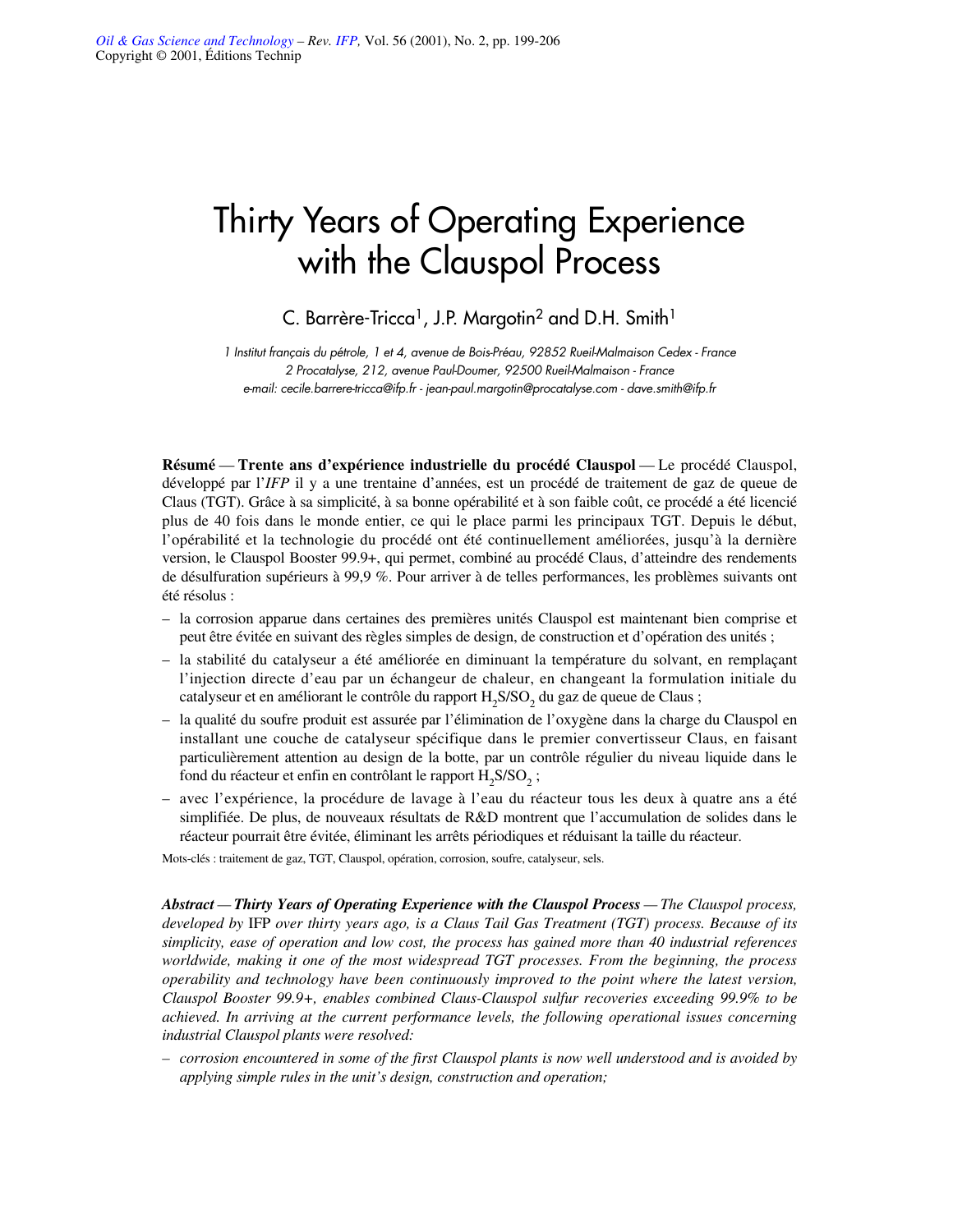- *the catalyst stability has been improved by both lowering the temperature of the solvent, replacing direct injection of water by a heat exchanger, changing the initial catalyst formulation and improving control of H<sub>2</sub>S/SO<sub>2</sub> ratio in the Claus tail gas;*
- *sulfur product quality is assured by eliminating oxygen in the Clauspol feed* via *installation of an oxygen-scavenging catalyst layer in the first Claus converter, with particular attention to the sulfur boot design, by a regular control of the liquid level in the bottom of the reactor and also by ensuring good control of H<sub>2</sub>S/SO<sub>2</sub> ratio;*
- *with experience, the procedure of water-washing of the reactor every two to four years has become much simpler. Furthermore, new R&D results show that accumulations of solids in the reactor could be prevented, eliminating the need for periodic shutdowns and reducing the size of the reactor.*

*The above issues are discussed in this article.*

*Keywords: gas treatment, TGT, Clauspol, operation, corrosion, sulfur, catalyst, salts.*

## **1 PROCESS DESCRIPTION**

## **1.1 The Process Concept**

The Clauspol process is based on the continuation, in a nonvolatile liquid organic solvent, of the Claus reaction (1) between the residual  $H_2S$  and  $SO_2$  present in Claus tail gases [1-3]:

$$
2H_2S + SO_2 \implies 3/x S_x + 2H_2O \tag{1}
$$

The Claus tail gas enters the bottom of the reactor and flows up through a packed bed, countercurrently to the solvent *(Fig. 1)*. H<sub>2</sub>S and SO<sub>2</sub> are absorbed by the solvent, which contains a proprietary catalyst. The reaction is performed at temperatures slightly above the sulfur melting point.

The produced sulfur is only slightly miscible with the solvent and, owing to its higher density, is recovered as a separate liquid phase from the bottom of the reactor. The process yields sulfur with an excellent purity, because of the extremely low solubility of both solvent and catalyst in the liquid sulfur.



Basic Clauspol process.

Very high conversion rates are achieved if the  $H_2S/SO_2$ ratio is properly controlled and maintained near the stoichiometric value of two. Under such conditions the residual levels of  $H_2S + SO_2$  in the Clauspol off-gas can be tailored down to 150 ppmv (parts per million in volume expressed as elemental sulfur  $S_1$ ), depending on the size of the reactor. Levels as low as 100 ppmv of  $H_2S + SO_2$  have been commonly obtained in industrial plants. The Clauspol process is flexible: it is one of the rare processes that are applicable in the range of 99.0% to 99.9% sulfur recoveries. Catalyst and chemicals make-up are manufactured by *Procatalyse*.

The process reaction rate is limited primarily by the transfer of  $H_2S$  from the gas phase to the solvent. Therefore, the reactor is packed with high surface area ceramic intalox saddles.

The process is not very sensitive to feed inlet  $H_2S$  and  $SO_2$ concentrations, as long as the ratio  $H_2$ S/SO<sub>2</sub> remains constant. The Clauspol process has therefore a marked buffer capacity towards fluctuations of the Claus tail gas composition.

There are other sulfur components that are advantageously removed from Claus tail gas:

- elemental sulfur as vapor or as entrained liquid;
- $-$  COS and CS<sub>2</sub>.

Entrained liquid sulfur is fully removed by the reactor's packing, acting as a demister. The reactor temperature being lower than that of the Claus tail gas entering the reactor, sulfur vapor is partially condensed and recovered in the process.

COS and  $CS_2$  are only partially hydrolyzed to  $H_2S$  in the reactor through Reactions (2) and (3). Typical hydrolysis levels are respectively 40% and 15% of the COS and  $CS_2$ entering the reactor:

$$
CS_2 + H_2O \implies COS + H_2S \tag{2}
$$

$$
COS + H_2O \implies CO_2 + H_2S \tag{3}
$$

The other compounds most frequently encountered in Claus tail gas have very little effect on the process. Water in the tail gas is a parameter taken into account for the design of the reactor; however, water contained in the Claus tail gas and produced by the reaction just flows through the reactor and is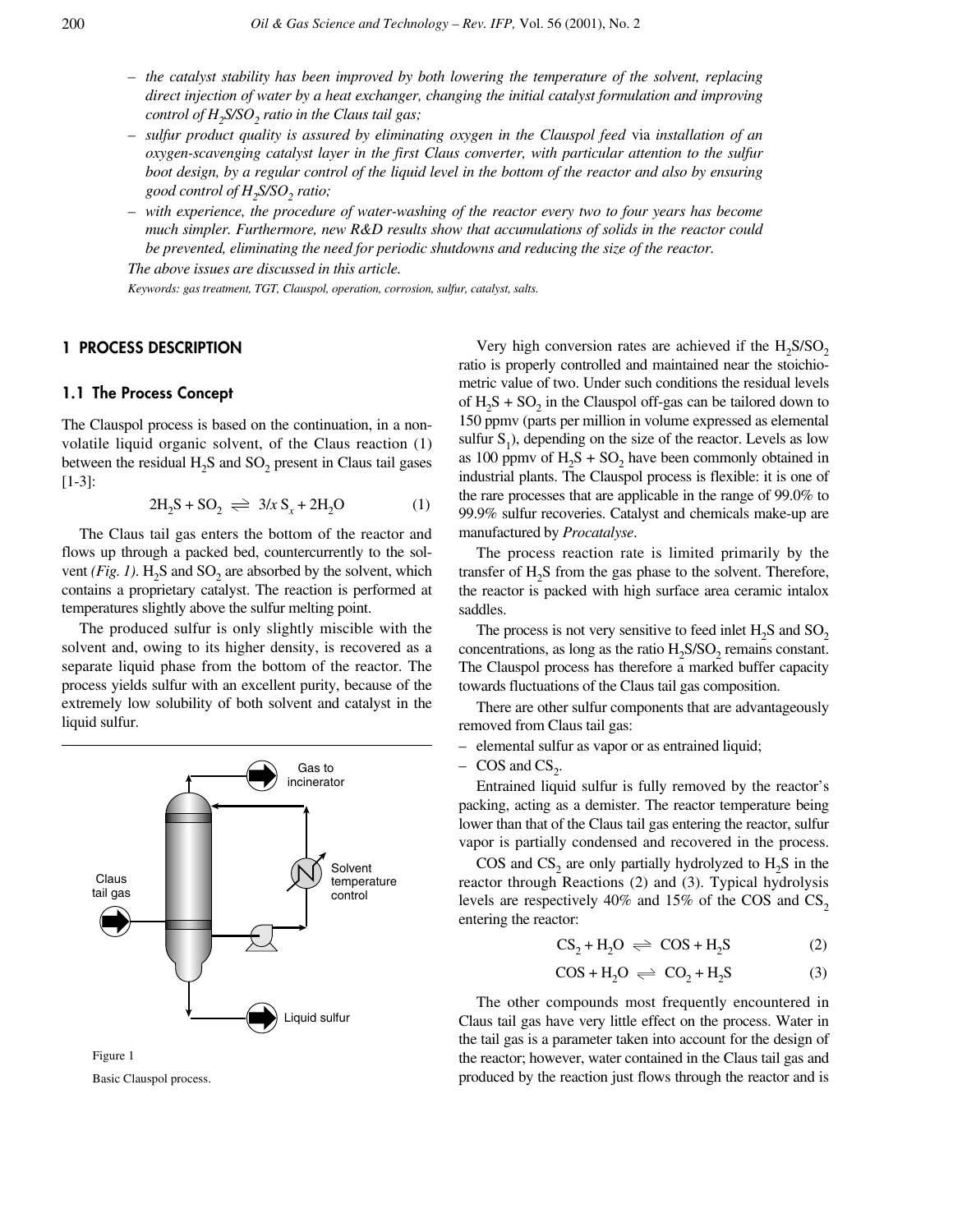recovered as vapor in the off-gas. Carbon oxides, hydrogen, nitrogen and hydrocarbons have no effect. Unlike what is observed on solid catalysts in the Claus reactors, ammonia, if present, does not lead to plugging or catalyst deactivation in the Clauspol process, because of its solubility in the solvent. Furthermore, small quantities of ammonia appear to have a positive effect on the operation in normal operating conditions. Only residual oxygen might have some deleterious effect on the solvent but at the levels encountered in Claus tail gases (typically below 100 ppmv), such effects are too small to be observed. *IFP*'s industrial experience with the process has shown that, under proper operation, the solvent remains stable and behaves satisfactorily for many years.

The packing induces very low pressure drop on the gas phase and avoids the need for any additional blower. The only rotating equipment needed by the process is the solvent circulation pump. Its flowrate needs to be kept at the minimum level necessary for complete wetting of the packing. Catalyst degradation compounds that accumulate on the packing, mainly sodium sulfate salts, need to be removed periodically by a water wash. Catalyst degradation being slow, the wash frequency is typically every two to four years.

The process needs no hydrogen, a decided cost and operating reliability advantage when compared to processes that convert the sulfur compounds to  $H<sub>2</sub>S$  and recycle it back to the Claus unit. Clauspol, then, frees up existing Claus capacity by avoiding recycle streams to the Claus unit as well as not being dependent on hydrogen supply.

A final advantage of the process is its very low operating cost. In fact, the process only requires some power to drive the solvent circulation pump, a small amount of continuous catalyst make-up in order to maintain the catalytic activity in the reactor, and some cooling water for temperature control. Among these items, electrical power represents more than half of the total operating cost. Table 1 gives economic information for a Clauspol unit treating a typical Claus unit tail gas (combined production of 100 metric tons of sulfur per day).

Sulfur recoveries of 99.8% can be reached in the basic Clauspol process provided that the  $COS$  and  $CS<sub>2</sub>$  have been hydrolyzed to below 300 ppmv in the catalytic stages of the Claus plant.

#### TABLE 1

Economic information on a Clauspol unit treating a typical Claus unit tail gas (combined production of 100 metric tons of sulfur per day)

| 99.8    |
|---------|
| 4.5     |
| 0.024   |
| 0.13    |
| 100     |
| 30      |
| $1 - 3$ |
|         |

# **1.2 Setting the Limit Higher: Clauspol 99.9+**

99.9% sulfur conversion in a Claus-plus-TGT plant implies a maximum of 300 ppmv residual sulfur components can be allowed to remain in the reactor effluent. With the Clauspol process, the  $H_2S$ -plus-SO<sub>2</sub> level in the off-gas can easily be in the range 100-150 ppmv. Going to lower levels is possible but probably not economical because of the fairly large reactor volume that would be required. Thus, the only way to reach this 300 ppmv level is to remove, as much as possible, the other sulfur compounds, *i.e.*, COS,  $CS_2$ , and elemental sulfur *(Fig. 2)*.



Sulfur distribution in the basic Clauspol off-gas for overall 99.9% sulfur recovery.

# 1.2.1 COS and CS<sub>2</sub> Removal

The extents of the COS and  $CS<sub>2</sub>$  hydrolysis reactions are limited to 40% and 15% respectively, in the reactor. The residual amounts of these compounds can be reduced to the desired level (typically below 100 ppmv for  $COS$ -plus- $CS_2$ ) if the hydrolysis is carried out in the catalytic stages of the Claus unit. This is made possible by choosing a Claus catalyst with appropriate hydrolytic activity.

 $\cos$  and  $\cos$ <sub>2</sub> are formed in the Claus furnace because CO<sub>2</sub> and hydrocarbons are present in the acid gas feed. The resulting concentrations depend on several parameters such as flame temperature, flowrate, and hydrocarbons present in the sweetening unit effluent, but in most cases  $COS$  and  $CS<sub>2</sub>$ levels range between 0.2% and 0.5% at the inlet to the first Claus catalytic converter. These concentrations must be reduced in the Claus effluent by over 95% to the desired 100 ppmv, so that the 300 ppmv overall sulfur specification at the reactor outlet will be met *(Fig. 2)*. Only the most active specialized TiO<sub>2</sub> Claus catalysts (*Procatalyse* CRS 31) can fulfill this requirement [4]. The promoted alumina catalysts, whatever their origin, are not active enough to achieve a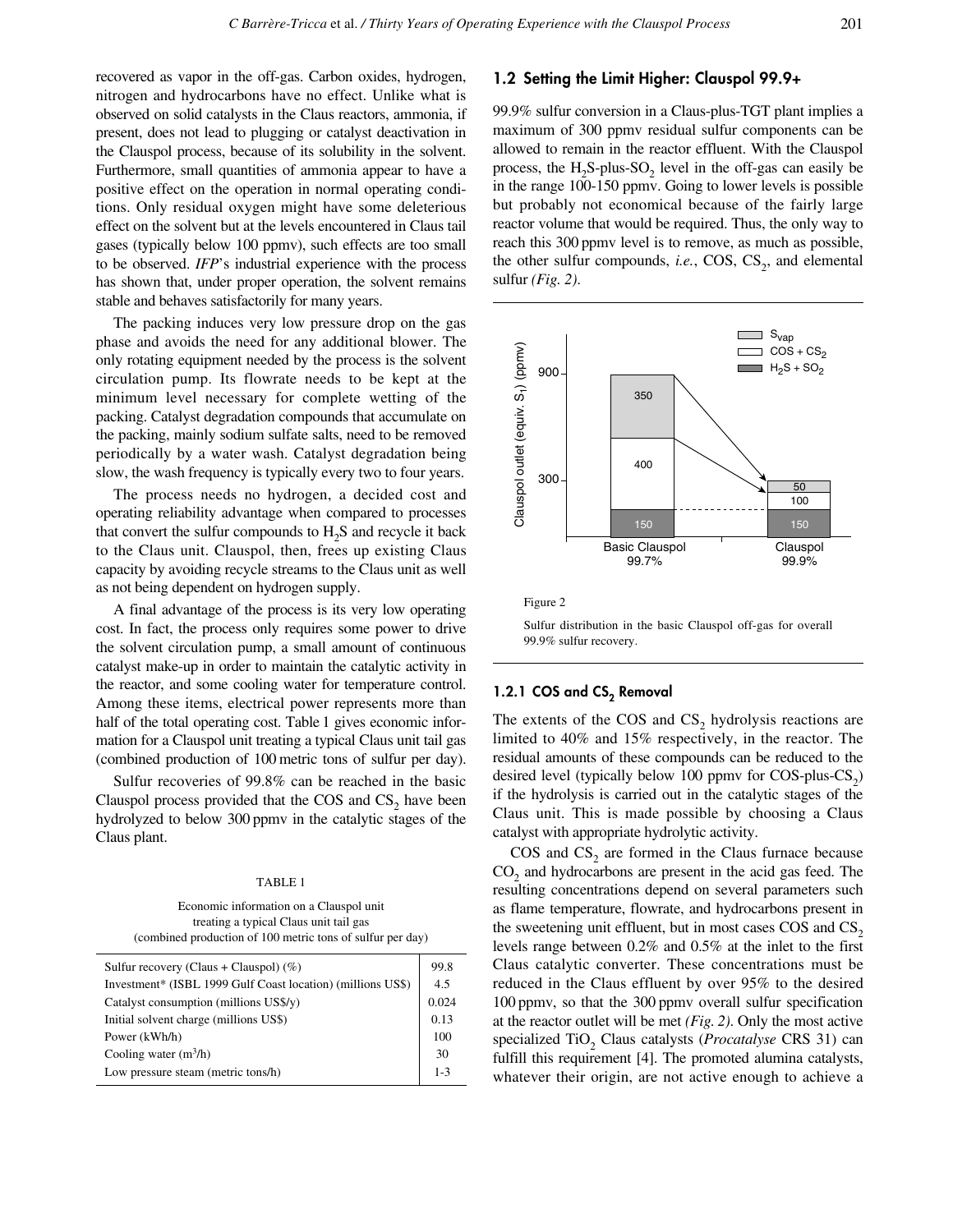sufficiently high COS and  $CS<sub>2</sub>$  conversion at relatively low temperatures, ranging from  $300^{\circ}$  to  $350^{\circ}$ C, that are necessary for maximum thermodynamic conversion.

# **1.2.2 Elemental Sulfur Removal: The Solvent "Desaturation Loop"**

Elemental sulfur in reactor effluent is present only as vapor in equilibrium with liquid sulfur formed in the reactor. This corresponds to around 350 ppmv. Cooling the off-gas before incineration is one way to reduce this amount, but cooling below the sulfur melting point will result in solid sulfur deposition. Operating the reactor at a lower temperature would also result in a smaller amount of elemental sulfur vapor in the off-gas, with no additional equipment. However, sulfur formed in the solvent by the reaction would then settle as a solid on the packing, which would rapidly plug the reactor.

There is another route to reduce the amount of sulfur in the off-gas. Since the solubility of elemental sulfur in the solvent is low, this enables the removal of the sulfur, formed by the reaction, as a separate liquid phase. Under the normal operating conditions of the basic Clauspol, the solvent in equilibrium with liquid sulfur contains around 2 wt% of



Figure 3

Clauspol with Desaturation loop (Clauspol booster 99.9+).

elemental sulfur. Contacting the off-gas with an unsaturated solvent (containing less sulfur than at equilibrium with liquid sulfur) results in a much lower elemental sulfur concentration in the vapor. The proprietary solvent *Desaturation loop*, developed by *IFP* [5, 6], enables the reactor to be operated using such an unsaturated solvent, without modifying the basic reactor features. It is thus possible to reduce the amount of sulfur vapor in the reactor effluent to levels as low as 50 ppmv *(Fig. 2)* or if required lower; only marginal additional cost is required. The Clauspol process with the Desaturation loop is illustrated in Figure 3.

## **1.2.3 Desaturation Loop Operation**

A fraction of the solvent from the recirculation loop is withdrawn and cooled in a heat exchanger, to temperatures where solid sulfur precipitates (typically 50-70°C). Solid sulfur is then separated from the cold solvent with a filter.

The clarified solvent from the filter is sent back to the solvent circulation loop.

The slurry resulting from the discharge of the filter is heated in a heat exchanger and sent to the bottom of the reactor where the liquid sulfur settles.

This loop maintains unsaturated solvent throughout the packed bed, even though saturated solvent is present at the bottom of the reactor.

The equipment needed for the Desaturation loop is comparatively small, resulting in a minor additional investment cost for installation. This additional investment increases the cost of the TGT unit by approximately 10%.

For the same reason, operating costs of the Desaturation loop (mainly cooling water and low pressure steam) are also comparatively low, increasing those of the entire unit by around 20%.

# **2 INDUSTRIAL REFERENCES**

The Clauspol process has now been licensed throughout the world more than 40 times since 1971, making it one of the most widespread TGT processes. These units' capacities range from 30 to 800 t/d in combined Claus plus Clauspol. The last Clauspol industrial references are given in Table 2.

| Customer            | Location                   | Capacity of the upstream Claus unit $(t/d)$ | Start-up date | Overall vield $(\% )$ |
|---------------------|----------------------------|---------------------------------------------|---------------|-----------------------|
| Chevron Chemical SA | Gonfreville (France)       | 25                                          | 1993          | 99.0                  |
| Total               | Normandy Refinery (France) | 110                                         | 1993          | 99.8                  |
| Total               | Normandy Refinery (France) | 125                                         | 1993          | 99.8                  |
| <b>WEPEC</b>        | Dalian (PRC)               | 350                                         | 1995          | 99.5                  |
| Corpoven            | Puerto La Cruz (Venezuela) | 150                                         | 2001          | 99.7                  |
| <b>KNPC</b>         | Shuaiba Refinery (Kuwait)  | 700                                         | Awarded       | 99.5                  |

TABLE 2 Latest Clauspol industrial references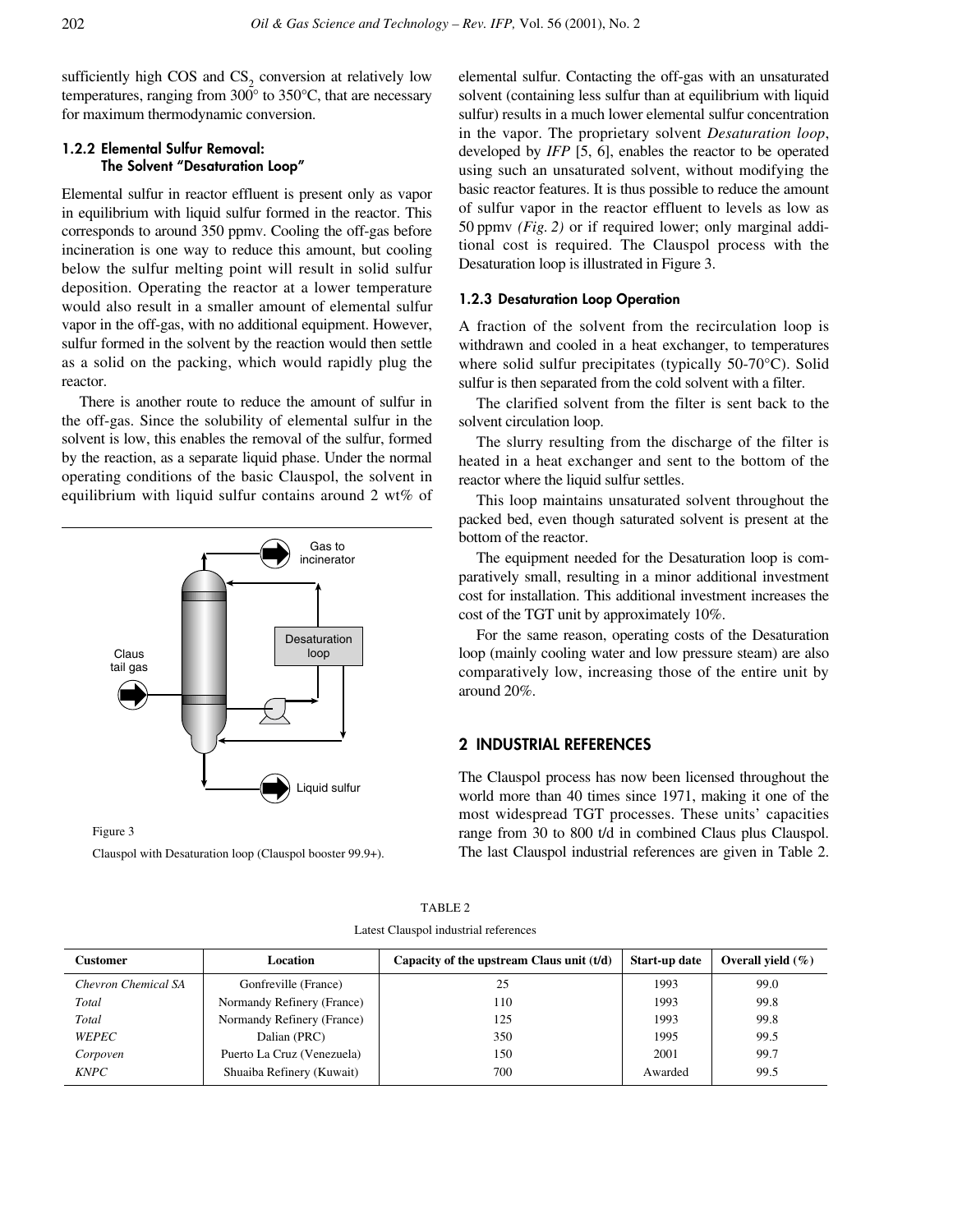# **3 MAIN OPERATIONAL ISSUES**

The main operating problems that were observed in the industrial Clauspol units are reviewed in this section and the solutions that were implemented are discussed in the following pages.

# **3.1 Corrosion**

### **3.1.1 Corrosion in the Gas Sections**

Gas phase corrosion in a Clauspol unit is qualitatively analogous to that of a Claus unit with the only difference being that the gas temperature is lower in the Clauspol unit— 120ºC *versus* the Claus unit's minimum of 130-140ºC at the outlet of the final condenser. As long as gas is the only phase present, the corrosion rate is very small: between 0.1 and 0.2 mm per year. A 3 to 5 mm corrosion allowance in the design is generally used to guarantee the installation for twenty years. Higher values are used by *IFP* in the case where there are doubts concerning insulation and installation efficiencies, or if the outside temperatures can be relatively low, *e.g.*, –25°C.

However, corrosion can occur in the gas sections if an aqueous liquid phase is allowed to form.

The gas effluents from both Claus and Clauspol units contain between 30% and 36% water vapor. Inside the reactor and piping, vessel metal wall temperatures are lower than the bulk fluid temperature causing a layer of sulfur solids to deposit on the inside walls. Should the metal skin temperature be lower than that of the dew point of the gas/water vapor mixture, *i.e.*, 69-74°C depending on water concentration, water will condense as it diffuses through the sulfur film and reaches the cooler metal surface. A corrosive environment is established that comprises a liquid/solid/vapor system of water,  $SO<sub>2</sub>$  and sulfur. The possibility of capillary condensation of water in the sulfur layer exists. If it occurs, the situation will be aggravated because capillary condensation increases the dew point by a few degrees.

#### *Faulty Thermal Insulation*

In practice and theory alike, maintaining metal wall temperature above the water dew point suffices to minimize corrosion. A proper thickness of insulation is all that is required. Several Clauspol units, mostly the first installations, were subject to corrosive attack caused by faulty or deteriorating insulation.

Faulty thermal insulation is rarely due to an insufficient thickness specification but rather to various problems arising during detailed design and construction, improper installation of insulation or its deterioration with time. For example, the corrosion that developed rapidly at manhole covers resulted from water condensing and flowing down the interior walls of the reactor. Deteriorating insulation can also cause rainwater to enter, often at the top of the reactor, causing cold spots and subsequent water condensation on the inside wall.

Clauspol units installed in the last ten to fifteen years are designed with 80-120 mm insulation thickness. These units have not exhibited signs of corrosion although one unit had corrosion signs due to poorly installed insulation. One unit, for which the insulation thickness was 60 mm, was even operated for sixteen years before generalized corrosion was observed after a water wash. The insulation itself exhibited generalized deterioration from aging.

#### *Existence of Thermal Conductivity "Bridges"*

Thermal conductivity "bridges" can be established by installation of external metallic structure supports that produce steel contacts (an exposed I-beam, for example) which significantly increase the rate of heat transfer from the vessel wall to the exterior. One could thereby see the structure corrosion print on the reactor inner wall after operation. It is necessary sometimes to protect the affected area with a stainless shroud. Heat transfer calculations can provide two solutions to avoid this problem:

- the best solution is to install thermal insulating material between the I-beam and the vessel wall;
- it is also possible to reduce heat transfer rates by insulating the I-beam that supports the metal structure. Although less efficient, this solution, combined with an increase in insulation thickness, is easier to achieve in an existing unit than inserting the insulating layer directly to the vessel wall between the I-beam and the vessel wall.

# *Unintentional Presence of a Liquid Water Phase at any Point in the Process*

In first generation units, liquid water was injected directly into the Clauspol inlet gas to control the reactor temperature. Theoretically, the injected condensate is immediately vaporized due to the existing operating conditions. In some units, owing to partial plugging of the injection device, some liquid water drained on the reactor wall under the inlet gas line, thus creating the high corrosive medium discussed above. In those cases, the reactor wall was pierced within a few months after start-up. After that, all condensate injections were relocated in the polyethylene glycol (PEG) circulation line. However, the problem has been completely eliminated in today's units using an exchanger to control the reactor temperature. This will be described later. Purging the vessels and piping with a small amount of PEG under nitrogen after shutdowns (*e.g.*, after water washing) will avoid water accumulation in low points and has proved successful.

#### **3.1.2 Liquid Phase Corrosion**

Measured liquid phase corrosion rates are close to those of the vapor phase. Under normal operation, rapid liquid phase corrosion is not to be encountered. However, rapid corrosion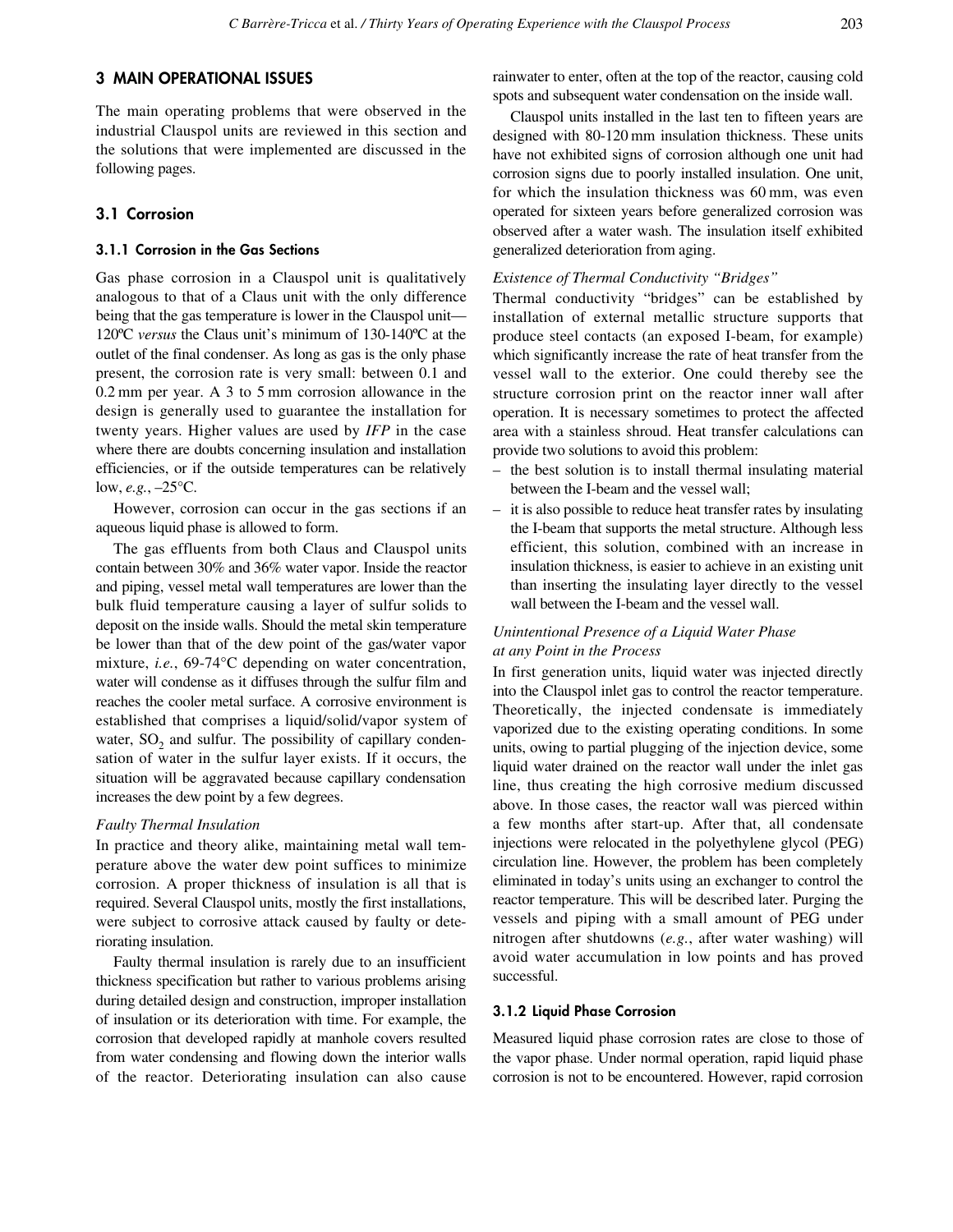of the solvent storage tank has once been observed during the washing of the reactor. In fact, liquid water (30%) was inadvertently present in the solvent storage tank, which resulted in its being pierced in less than two weeks (time necessary for the washing operation), because of the presence of both water and sulfur.

Corrosion aging tests have been performed recently at 60°C on two diphasic systems: PEG and sulfur and PEG containing 30% water and sulfur, both on carbon steel samples and on resin-coated carbon steel samples. By the end of one month, the carbon steel sample in the first system exhibited very little corrosion while the sample in the second system was considerably corroded. Regardless of the environment, the resin-coated samples were not damaged at all. Due to the low residence time of the solvent in the storage tank, it is therefore advisable to coat the solvent storage tank internal walls with impermeable resin. Nevertheless, it is obviously highly inadvisable to introduce water in the solvent storage tank.

#### **3.1.3 Presence of Chlorine Compounds**

Clauspol reactor internals were originally specified to be fabricated from 304L stainless steel. Incidents, which occurred recently, have shown strong evidence of chlorides present in the reactor environment with both gas- and liquidphase corrosion appearing in the stainless steel equipment. The chloride source was found to be the catalyst make-up. As a first step, *IFP* replaced the internals with 316L stainless steel. Now that the *Procatalyse Company* has taken complete charge of all catalyst manufacturing operations, this problem is unlikely to reappear.

## **3.2 Catalyst Stability**

#### **3.2.1 Solvent Temperature**

Since the first industrial application, the reactor temperature has been lowered from 135° to 120-122°C. This slows the catalyst deterioration rate by a factor of three and diminishes elemental sulfur vapor in the Clauspol effluent by a factor of two.

#### **3.2.2 Solvent Temperature Control Loop**

The Claus reaction is exothermic, and the incoming Claus unit tail gas is usually at temperatures between 125° and 144°C, sometimes even higher. As the circulating stream must be maintained in the 120-122°C range, heat must be rejected. In the past the heat was removed by direct water injection in the gas and later on in the solvent. This water was evaporated and recovered with the Clauspol off-gas. The addition of a heat exchanger to cool the solvent loop permits better control of the solvent temperature and, by avoiding the injection of free water, helps to maintain a higher catalytic activity as well as a longer catalyst service life. Furthermore,

avoiding injection of free water into the reactor also helps to maintain the thermodynamic equilibrium of the Claus reaction at the highest possible sulfur conversion.

Today, the solvent cooler exchanger is sized to remove heat from the system by indirect exchange with a tempered water cooling system. The exchanger is vertical with the solvent traveling up the tube side and tempered water in the single-pass shell side. The exchanger is piped to a cooler for tempered water that can either be a water-cooled (often a plate exchanger) or an air-cooled exchanger.

To avoid fouling due to sulfur freezing in the exchanger and all the ensuing effects (such as reduced heat transfer by conduction, reduced overall heat exchange coefficient, reduced heat transfer, increased pressure drop), the operating conditions take into account a small difference in temperature between water and PEG as shown below:

- PEG inlet temperature: 120.4°C
- water inlet temperature: 100°C
- PEG outlet temperature: 120°C
- water outlet temperature: 107°C.

#### **3.2.3 Catalyst Formulation**

Three similar catalyst formulas having nearly the same catalyst activity have been used industrially. In order of their introduction, formulations were the following:

- potassium salt of organic acid A;
- mixture of potassium and sodium salts of organic acid A (at 10 mol% potassium);
- sodium salt of organic acid B.

One reason for this change was due to cost considerations; from the first catalyst formula to the third, the catalyst cost has been reduced by a factor of five. Another very important reason for the change is the better stability of the new catalyst formula especially to low ratio operation that resulted in a much lower rate in catalyst degradation and the ensuing salt formation.

Recently, the formulation has been slightly modified. Now, catalyst is supplied directly by the *Procatalyse Company*.

## **3.2.4 Improved H<sub>2</sub>S/SO<sub>2</sub> Ratio Control with Reliable, Accurate On-Line Analyzers**

The  $H_2$ S/SO<sub>2</sub> ratio is a key parameter for the design and performance of the Clauspol process. If high  $H_2S/SO_2$ conversion levels are to be reached in the Claus reaction whether it be in the Claus unit or in the Clauspol unit, this ratio should be kept as close as possible to the stoichiometric value of two. Also, good control of this ratio limits catalyst degradation: an excess of SO<sub>2</sub> rapidly increases the rate of undesirable side reactions. In Clauspol units, this can be compensated to some extent by increasing catalyst make-up. However, if this excess is too large or lasts too long, inevitably some destruction of the catalytic complex occurs.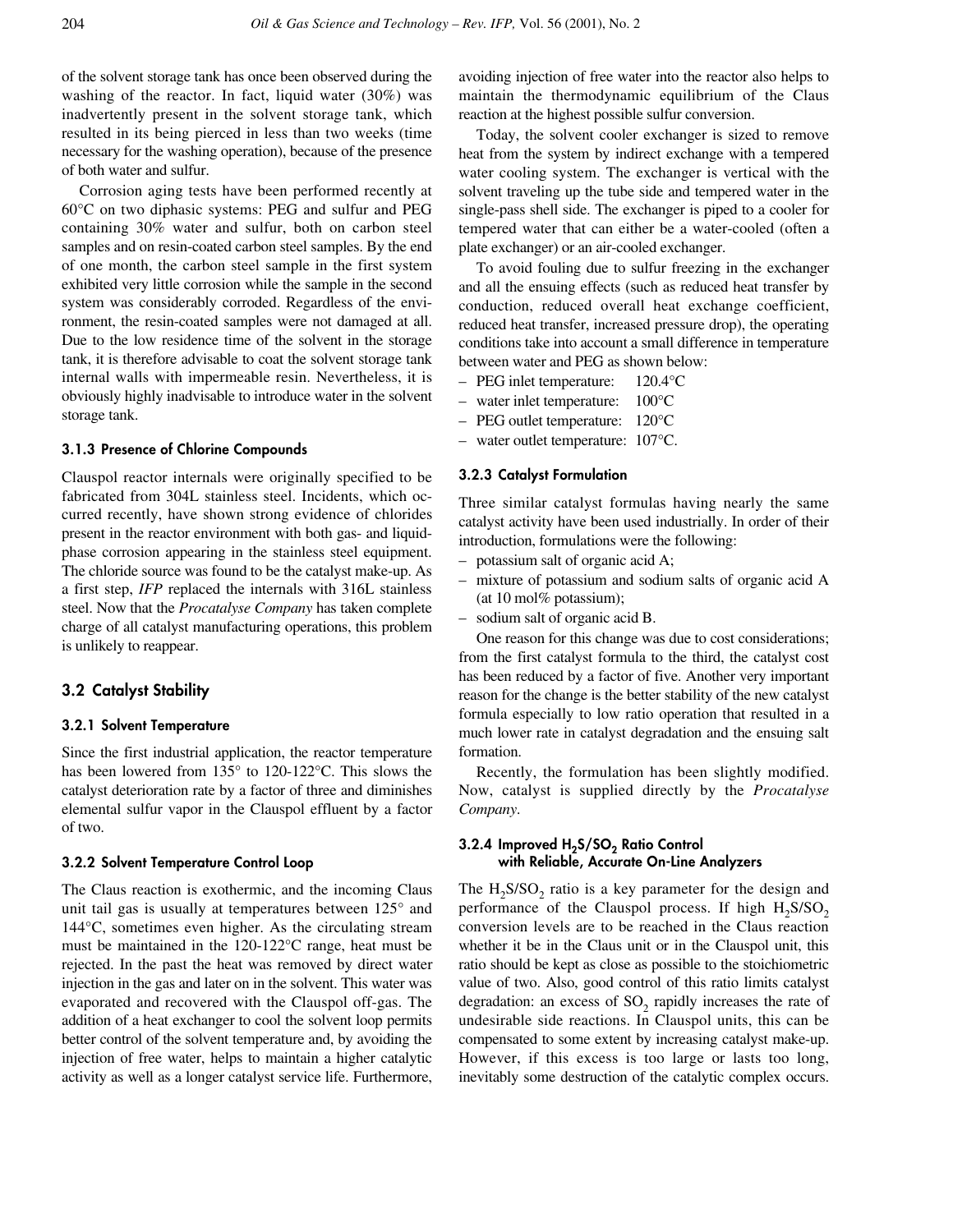Also running the unit for long period of time under these conditions will lead to difficulties regarding sulfur settling and deterioration in sulfur color. A continuous operation with excess of  $SO<sub>2</sub>$  can also increase the corrosion rate.

Improved ratio control of the Claus tail gas was made possible due to the development of reliable and accurate short response time on-line photometric analyzers that are installed on the outlet of the Claus unit and control the air inlet of the Claus burner [7, 8].

# **3.3 Sulfur Product Quality**

The sulfur produced by the Clauspol process is, under normal operating conditions, 99.9% pure and bright yellow with an ash content below 100 ppm and less than 300 ppm of carbonaceous material. Following a few guidelines will ensure producing good quality sulfur.

## **3.3.1 Avoid the Presence of Oxygen in Both Claus and Clauspol Units**

In addition to accelerating catalyst loss and formation of sodium sulfate, oxygen will oxidize PEG resulting in difficulties in decanting the sulfur in the bottom of the reactor and increasing the sulfur content in the solvent and PEG concentration in the sulfur product. At start-up, oxygen should be removed by means of a series of nitrogen purges in the reactor and PEG circulating loop. Under normal operations, Claus units operate under a reducing environment, but the presence of a few hundred ppm of oxygen is nevertheless possible due to poor mixing of  $H_2S$  and air in the combustion chamber or as a result of faulty burner in the reheaters upstream of the catalyst beds, if this reheating method is used. Outside of improving burner performance, the problem is eliminated by using *Procatalyse*'s AM catalyst or equivalent in the Claus unit catalytic beds, which assures the elimination of oxygen at the same time maintaining the Claus conversion efficiency.

## **3.3.2 Good Control of Sulfur Product Withdrawal**

Sulfur withdrawal at the bottom of the reactor is controlled by an equilibrating leg that is tied to the sulfur storage pit *via* a hydraulic guard system. The role of the equilibrating leg is to adjust the sulfur level in the reactor boot. This level corresponds to a sulfur residence time, which conditions the extent of separation between the solvent phase and the liquid sulfur phase. The correct decanting separation requires the following conditions:

- a difference in density between the two phases;
- a sufficient residence time in the boot.

It is therefore recommended to adjust the sulfur level in the boot by adjusting, once a month, the solvent level in the bottom of the reactor. The solvent level depends on PEG losses in the gas, in the sulfur, on the packing and by sampling.

#### **3.3.3 Skimming the Interface**

Catalyst deterioration causes the formation of sodium sulfate salt crystals  $(Na_2SO_4)$  in the PEG that accumulate generally in the bottom of the reactor at the interface between the solvent and liquid sulfur. This causes separation problems between solvent and liquid sulfur. To eliminate the salt accumulation at the interface, the interface is skimmed regularly, one or two hours per week, and sent to the top of the reactor. The salt deposits on the packing and the interface are improved. In current Clauspol units, the reactor packing serves as a trap for the salts as well as providing gas-liquid surface area.

# **3.4 Water-Washing the Reactor**

#### **3.4.1 Present Procedure**

After about two years of service, the quantity of crystals deposited on the packing may cause the reactor pressure drop to reach the maximum acceptable of 70 mbar. The unit is then taken out of service and the packing is washed with water.

Once the unit is shut down, the column is washed by solvent circulation at 125°C in order to eliminate the sulfur deposited on the packing. The solvent is then cooled down to 80°C and the sulfur which precipitates is extracted. The cooled solvent is then used to cool the packing and is transferred to the storage tank. The sodium sulfate deposited on the packing remains wet with PEG. Industrial experience has shown the weighted ratio of PEG to salt is in the neighborhood of 1.33 after 24 h of draining out. The elimination of PEG and sodium sulfate using 40ºC circulating water takes two to three hours. The result is a twophase system, an organic phase and an aqueous phase. The quantity of sulfate deposited on the packing before the water wash can be estimated given the total quantity of catalyst added to the process. The organic phase is recovered for reuse in the process during the next start-up. The heavier aqueous phase is decanted from the lower part of the reactor and diluted with water to lower the crystallization temperature. Composed of 99% water and salts, this stream can be sent to the refinery water treatment system as long as its PEG content is less than 100 ppm—generally the case after mixing with used water of the refinery. *IFP* has demonstrated that concentrations under 40 g/l PEG do not affect the performance of ordinary waste treatment plant bacteria. Once the organic phase has been recovered, the packing is carefully rinsed with fresh water as long as the remaining water contains more than 1% salt. Normally, three or four one-hour rinses suffice. Allowing the packing to drain between rinses improves the effectiveness of the operation. Sulfur is virtually insoluble in water but any sulfur remaining on the packing after rinsing is dissolved during start-up.